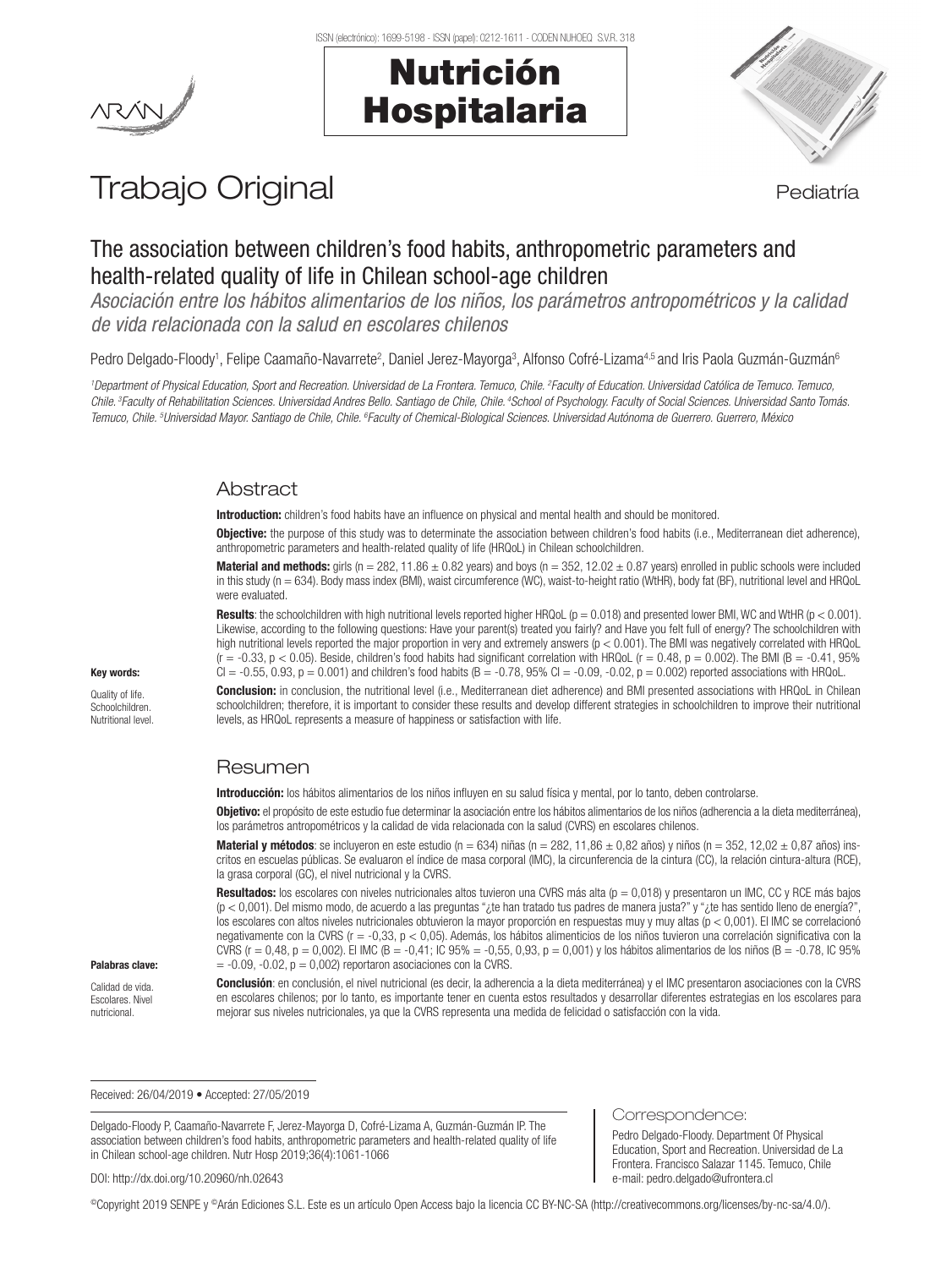#### **INTRODUCTION**

Health-related quality of life (HRQoL) is a broad term generally representing a measure of happiness or satisfaction with life (1) and includes social, mental and physical well-being (2) as well as other factors such as purpose, fulfilment, motivation, social engagement, role, and participation in daily activities (3). In recent years, HRQoL has aroused the interest of the public health community as a relevant measure related to childhood obesity and lifestyle (4,5).

In contemporary society, food habits are one of the most frequent human behaviours, and healthy food habits generally have a strong participative role in the overall state of well-being (6). Science has reported that adherence to the Mediterranean diet is associated with positive effects on specific components of HRQoL and subjective happiness (7). Besides, it is also associated with physical and mental health status as well as HRQoL. Likewise, children's food habits have an influence on health in later life, present associations with different factors of mental wellness (8), and can be protective factors for subjective well-being in children (9). Therefore, children's food habits should be monitored.

Childhood obesity is a multifactorial health condition and is associated with psychosocial alterations, including deficiencies in social co-existence, with consequences for HRQoL (4,5). It has been observed that obese children tend to have affective problems, which may negatively affect their academic performance (10). Childhood obesity has come up as a threat to the physical as well as the mental health of children and adolescents (11). Therefore, the relationship between mental illness (i.e., HRQoL), and obesity has been increasingly recognised in the paediatric population. However, research exploring the association between nutritional level and HRQoL in children has been inconsistent. Therefore, the purpose of this study was to determinate the association between children's food habits (i.e., Mediterranean diet adherence), weight status and HRQoL in Chilean schoolchildren.

#### MATERIAL AND METHOD

This cross-sectional study included 634 schoolchildren, girls (n = 282, 11.86  $\pm$  0.82 years) and boys (n = 352, 12.02  $\pm$ 0.87 years) from four primary public schools in Chile selected by convenience. The sample size is similar to previous studies (12,13). Parents and guardians were informed about the study and provided signed written consent for participation. Additionally, all children gave their written assent on the day of the assessment.

The inclusion criteria were: a) presenting informed consent of the parents and the assent of the participant; b) belong to educational centres, and c) be between 10 and 13 years of age. The exclusion criteria were having a musculoskeletal disorder or any other known medical condition, which might alter the participant's health and physical activity levels. Moreover, schoolchildren with physical, sensorial or intellectual disabilities were excluded.

The investigation complied with the Declaration of Helsinki (2013) and was approved by the Ethics Committee of Universidad de La Frontera, Chile (DFP16-0013). The tests were explained to all the participants before the study began.

## MATERIAL

#### ANTHROPOMETRIC ASSESSMENT

The body mass index (BMI), calculated as the body mass divided by the square of the height in metres ( $kg/m<sup>2</sup>$ ), was used to estimate the degree of obesity. The body mass (kg) was measured using a TANITA scale, model Scale Plus UM – 028 (Tokyo, Japan); the children were weighed in their underclothes, without shoes, and the height (m) was estimated with a Seca® stadiometer, model 214 (Hamburg, Germany), graduated in mm. The BMI is shown in the growth table of the Centers for Disease Control and Prevention (CDC), Overweight and Obesity, verifying the corresponding age and the sex-related percentile. Child obesity is defined as a BMI equal to or greater than the 95th percentile and overweight as a BMI equal to or greater than the 85th percentile among children of the same age and sex (14). The waist circumference (WC) was measured using a Seca® tape measure model 201 (Hamburg, Germany) at the height of the umbilical scar (15). The waist-toheight ratio (WtHR) was obtained by dividing the WC by the height and was used as a tool for estimating the accumulation of fat in the central zone of the body following international standards (16). To measure the % body fat (BF), we used the tricipital fold and the subscapular fold (Lange Skinfold Caliper,102-602L, Minneapolis, USA) applying Slaughter's formula (17)  $\theta \in \theta$ : Girls: % B F = 1.33  $($ tricipital + subscapular $)$  - 0.013  $($ tricipital + subscapular $)$ <sup>2</sup> - 2.5; Boys: % BF =  $1.21$  (tricipital + subscapular) -  $0.008$  (tricipital + subscapular) $2 - 1.7$ .

The research assistant was submitted to the test-retest ( $n=$ 64, 10% of study sample) protocol to verify its technical measurement error with an intra-class correlation coefficient (ICC), in WC (ICC =  $0.94$ ), tricipital fold (ICC =  $0.91$ ) and subscapular fold  $(ICC = 0.91)$ .

## NUTRITIONAL LEVEL ACCORDING CHILDREN'S FOOD HABITS

The children's food habits were assessed by the Krece Plus test (18), which is a tool to assess the eating pattern and the relationship with the nutritional status based on the Mediterranean diet. The questionnaire has 15 items and the format assesses a set of items about the food consumed in the diet. Each item has a score of  $+1$  or  $-1$ , depending on whether it approximates the ideal of the Mediterranean diet. The total points are added, and according to the score the nutritional status is classified as follows:

- 1. Low nutritional level: Less than or equal to 5.
- 2. Moderate nutritional level: From 6 to 8.
- 3. High nutritional level: Greater than or equal to 9.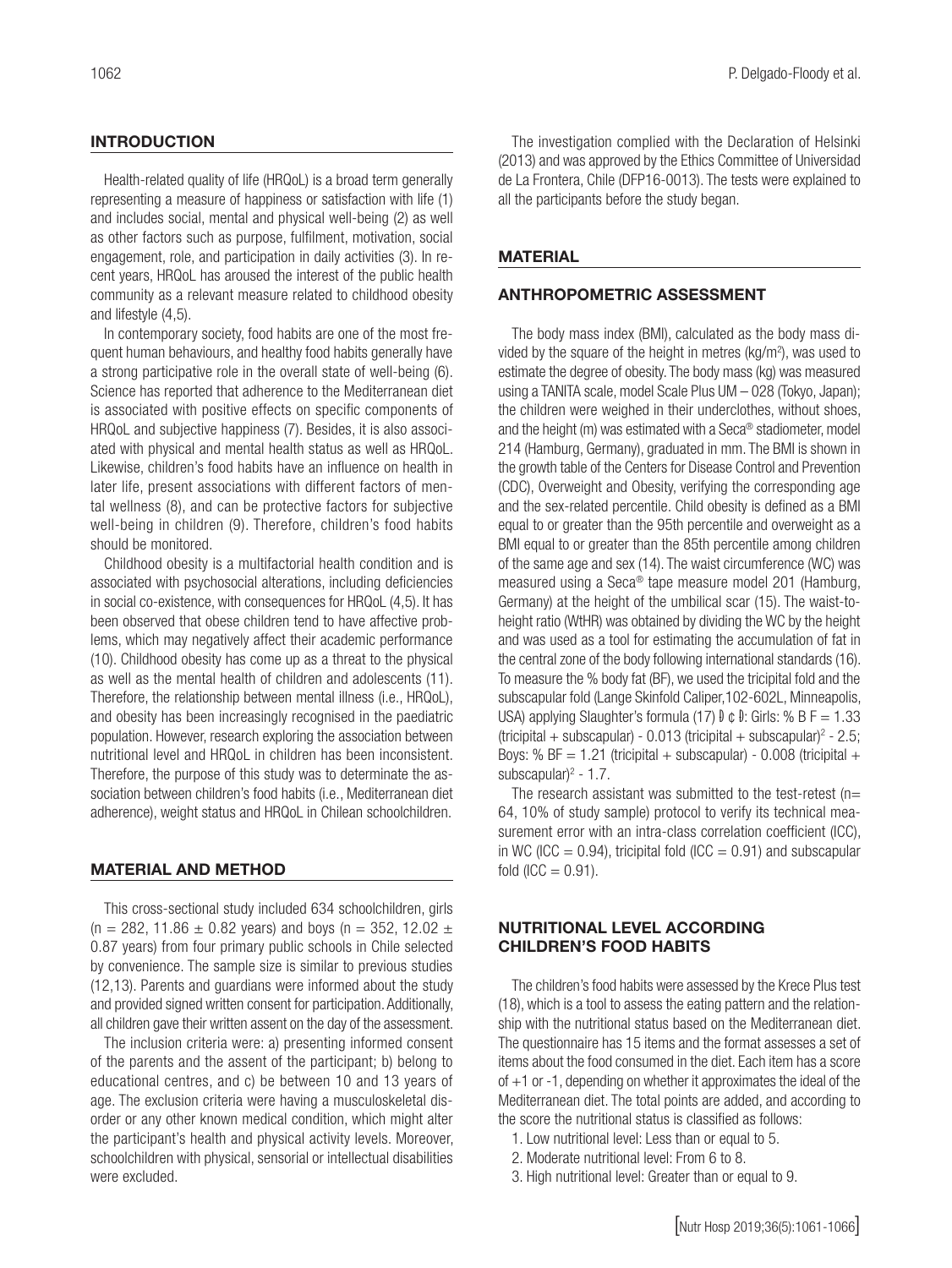#### QUALITY OF LIFE

The HRQoL for Children and Young People was measured with the KIDSCREEN-10 questionnaire (19). The HRQoL was assessed using the Spanish version. This instrument of self-report consists of 10 items derived from the version of the KIDSCREEN-27 questionnaire. It is answered using a Likert scale with 5 possibilities (not at all, slightly, moderately, very often, always). The scale was reset to have a score from 0 to 10.

#### STATISTICAL ANALYSIS

Statistical analysis was performed using SPSS v23.0 software (SPSSTM IBM Corporation, NY, USA). Normal distribution was tested using the Kolmogorov-Smirnov test. For continuous variables, values are presented as mean and standard deviation, whereas for categorical variables data are presented as proportions. Differences between weight status and nutritional level were determined using the one-way ANOVA. To determine the association between HRQoL with nutritional level and anthropometric parameters, a multivariable logistic regression was used. The chi-squared test was applied to compare proportions according to weight status and nutritional level about different questions of quality of life. Values of p < 0.05 were considered statistically significant.

#### **RESULTS**

Table I shows the results according to nutritional level, which considered children's food habits (i.e., Mediterranean diet adherence). The schoolchildren with high nutritional levels reported higher quality of life ( $p = 0.018$ ) and presented lower BMI, WC and WtHR ( $p < 0.001$ ).

The distribution of the response (significantly different) between groups according to nutritional level in the categories of the KID- SCREEN-10 are presented in the table II. In relationship to the following questions: Have your parent(s) treated you fairly? and Have you felt full of energy? The schoolchildren with high nutritional levels reported the major proportion in very and extremely answers ( $p <$ 0.001). Instead, in relationship to the question: Have you felt sad? The schoolchildren with low nutritional levels presented the major proportion in very and extremely answers ( $p < 0.001$ ).

Linear correlations (adjusted by sex) indicated that BMI was negatively correlated with food habits ( $r = 0.29$ ,  $p < 0.0001$ ) and HRQoL ( $r = -0.33$ ,  $p < 0.05$ ). Besides, children's food habits had a significant correlation with HRQoL ( $r = 0.48$ ,  $p = 0.002$ ) (Table III).

The multivariable logistic regression reported associations between HRQoL, BMI (B =  $-0.41$ , 95% CI =  $-0.55$ , 0.93, p = 0.001), and food habits (B =  $-0.78$ , 95% CI =  $-0.09$ ,  $-0.02$ , p = 0.002) (Table IV).

#### **DISCUSSION**

The purpose of this study was to determinate the association between food habits (i.e., Mediterranean diet adherence), anthropometric parameters and HRQoL in Chilean schoolchildren. The main findings were: a) schoolchildren with high nutritional levels presented higher quality life than low and moderate nutritional level groups; and (b) BMI and food habits (i.e., Mediterranean diet adherence) reported associations with quality of life.

The schoolchildren with high nutritional levels reported higher HRQoL and they felt full of energy in comparison with moderate and low nutritional level groups. Instead, schoolchildren with low nutritional levels felt sad in greater proportion. A previous study has reported that food habits, such as adherence to the Mediterranean diet, presented positive correlations with different factors of mental wellness (8). Likewise, another investigation has reported that Japanese children with undesirable lifestyles, such as skipping breakfast, were more likely to have poor HRQoL, independent of sex, BMI, social background, and somatic symptoms (20).

|                         | Low nutritional level<br>$(n = 222)$<br>A | <b>Moderate nutritional level</b><br>$(n = 301)$<br>В | <b>High Nutritional level</b><br>$(n = 111)$<br>C | p value     | <b>Post hoc</b> |
|-------------------------|-------------------------------------------|-------------------------------------------------------|---------------------------------------------------|-------------|-----------------|
| Age (years)             | $11.86 \pm 0.83$                          | $11.97 \pm 0.86$                                      | $12.08 \pm 0.88$                                  | $p = 0.082$ |                 |
| Body mass (kg)          | $54.05 \pm 14.45$                         | $52.87 \pm 14.54$                                     | $47.14 \pm 11.31$                                 | p < 0.001   | A > B > C       |
| Size (m)                | $1.54 \pm 0.10$                           | $1.56 \pm 0.11$                                       | $1.54 \pm 0.11$                                   | $p = 0.097$ |                 |
| BMI ( $kg/m2$ )         | $22.58 \pm 4.46$                          | $21.58 \pm 4.67$                                      | $19.71 \pm 4.02$                                  | p < 0.001   | A > B > C       |
| WC (cm)                 | $75.55 \pm 12.53$                         | $73.32 \pm 11.03$                                     | $69.57 \pm 9.51$                                  | p < 0.001   | A > B > C       |
| WtHR (WC / height)      | $0.49 \pm 0.08$                           | $0.47 \pm 0.07$                                       | $0.45 \pm 0.06$                                   | p < 0.001   | A > B > C       |
| BF (%)                  | $25.20 \pm 6.66$                          | $24.21 \pm 7.34$                                      | $23.37 \pm 8.07$                                  | $p = 0.077$ |                 |
| Quality of life (score) | $37.00 \pm 4.59$                          | $37.23 \pm 4.89$                                      | $38.52 \pm 4.72$                                  | $p = 0.018$ | A, B < C        |

#### Table I. Characteristics of sample study according nutritional level

Data are presented as mean and SD. p < 0.05 considered statistically significant. BMI: body max index; WC: waist circumference; WtHR: waist-to-height ratio; BF: body *fat. (A) low nutritional level, (B) denotes moderate nutritional level and (C) high nutritional level in post hoc analysis.*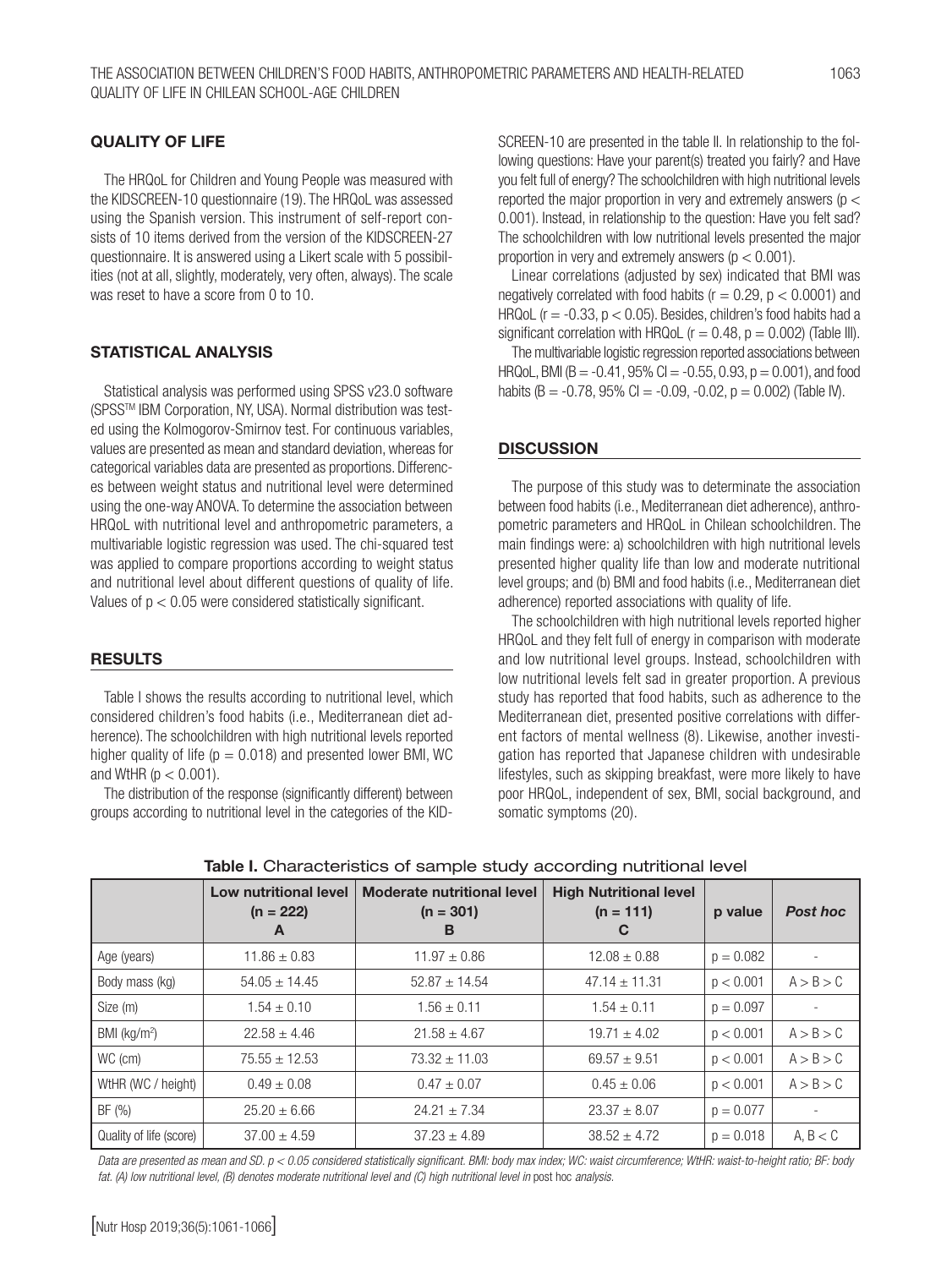|                                                                            |                | Low nutritional level<br>$(n = 222)$ |                                        | <b>Moderate nutritional level</b><br>$(n = 301)$ |                  | <b>High nutritional level</b><br>$(n = 111)$ | p value     |
|----------------------------------------------------------------------------|----------------|--------------------------------------|----------------------------------------|--------------------------------------------------|------------------|----------------------------------------------|-------------|
|                                                                            |                |                                      | Have you felt fit and well?            |                                                  |                  |                                              | $p = 0.006$ |
| Not at all                                                                 | 0              | 0.0%                                 | 4                                      | 1.3%                                             | $\overline{0}$   | 0.0%                                         |             |
| Slightly                                                                   | 6              | 2.7%                                 | 9                                      | 3.0%                                             | 5                | 4.5%                                         |             |
| Moderately                                                                 | 63             | 28.4%                                | 113                                    | 37.5%                                            | 37               | 33.3%                                        |             |
| Very                                                                       | 122            | 55.0%                                | 131                                    | 43.5%                                            | 41               | 36.9%                                        |             |
| Extremely                                                                  | 31             | 14.0%                                | 44                                     | 14.6%                                            | 28               | 25.2%                                        |             |
|                                                                            |                |                                      | Have you felt full of energy?          |                                                  |                  |                                              | $p = 0.010$ |
| Slightly                                                                   | 0              | 0.0%                                 | 10                                     | 3.3%                                             | $\overline{0}$   | 0.0%                                         |             |
| Moderately                                                                 | 47             | 21.2%                                | 76                                     | 25.2%                                            | 18               | 16.2%                                        |             |
| Very                                                                       | 130            | 58.6%                                | 154                                    | 51.2%                                            | 70               | 63.1%                                        |             |
| Extremely                                                                  | 45             | 20.3%                                | 61                                     | 20.3%                                            | 23               | 20.7%                                        |             |
|                                                                            |                |                                      | Have you felt sad?                     |                                                  |                  |                                              | p < 0.001   |
| Not at all                                                                 | 20             | 9.0%                                 | 30                                     | 10.0%                                            | 13               | 11.7%                                        |             |
| Slightly                                                                   | 93             | 41.9%                                | 138                                    | 45.8%                                            | 61               | 55.0%                                        |             |
| Moderately                                                                 | 69             | 31.1%                                | 112                                    | 37.2%                                            | 37               | 33.3%                                        |             |
| Very                                                                       | 37             | 16.7%                                | 14                                     | 4.7%                                             | $\overline{0}$   | 0.0%                                         |             |
| Extremely                                                                  | 3              | 1.4%                                 | $\overline{7}$                         | 2.3%                                             | $\mathbf 0$      | 0.0%                                         |             |
|                                                                            |                |                                      | Have you felt lonely?                  |                                                  |                  |                                              | p < 0.001   |
| Not at all                                                                 | 48             | 21.6%                                | 89                                     | 29.6%                                            | 24               | 21.6%                                        |             |
| Slightly                                                                   | 83             | 37.4%                                | 109                                    | 36.2%                                            | 46               | 41.4%                                        |             |
| Moderately                                                                 | 38             | 17.1%                                | 86                                     | 28.6%                                            | 30               | 27.0%                                        |             |
| Very                                                                       | 44             | 19.8%                                | 9                                      | 3.0%                                             | $\overline{c}$   | 1.8%                                         |             |
| Extremely                                                                  | 9              | 4.1%                                 | 8                                      | 2.7%                                             | 9                | 8.1%                                         |             |
|                                                                            |                |                                      | Have you had enough time for yourself? |                                                  |                  |                                              | p < 0.001   |
| Slightly                                                                   | 18             | 8.1%                                 | 6                                      | 2.0%                                             | 9                | 8.1%                                         |             |
| Moderately                                                                 | 58             | 26.1%                                | 56                                     | 18.6%                                            | 16               | 14.4%                                        |             |
| Very                                                                       | 95             | 42.8%                                | 145                                    | 48.2%                                            | 38               | 34.2%                                        |             |
| Extremely                                                                  | 51             | 23.0%                                | 94                                     | 31.2%                                            | 48               | 43.2%                                        |             |
| Have you been able to do the things that you want to do in your free time? |                |                                      |                                        |                                                  |                  | p < 0.001                                    |             |
| Slightly                                                                   | 42             | 18.9%                                | 11                                     | 3.7%                                             | $\boldsymbol{0}$ | 0.0%                                         |             |
| Moderately                                                                 | 43             | 19.4%                                | 56                                     | 18.6%                                            | 26               | 23.4%                                        |             |
| Very                                                                       | 76             | 34.2%                                | 151                                    | 50.2%                                            | 45               | 40.5%                                        |             |
| Extremely                                                                  | 61             | 27.5%                                | 83                                     | 27.6%                                            | 40               | 36.0%                                        |             |
| Have your parent(s) treated you fairly?                                    |                |                                      |                                        |                                                  |                  |                                              | p < 0.001   |
| Not at all                                                                 | 1              | .5%                                  | 1                                      | .3%                                              | 0                | 0.0%                                         |             |
| Slightly                                                                   | $\overline{c}$ | .9%                                  | 8                                      | 2.7%                                             | 3                | 2.7%                                         |             |
| Moderately                                                                 | 60             | 27.0%                                | 47                                     | 15.6%                                            | 6                | 5.4%                                         |             |
| Very                                                                       | 59             | 26.6%                                | 92                                     | 30.6%                                            | 63               | 56.8%                                        |             |
| Extremely                                                                  | 100            | 45.0%                                | 153                                    | 50.8%                                            | $39\,$           | 35.1%                                        |             |

Table II. Answer in relation with quality of life according nutritional level

*The data shown represent n (%). p values < 0.05 were considered statistically significant.*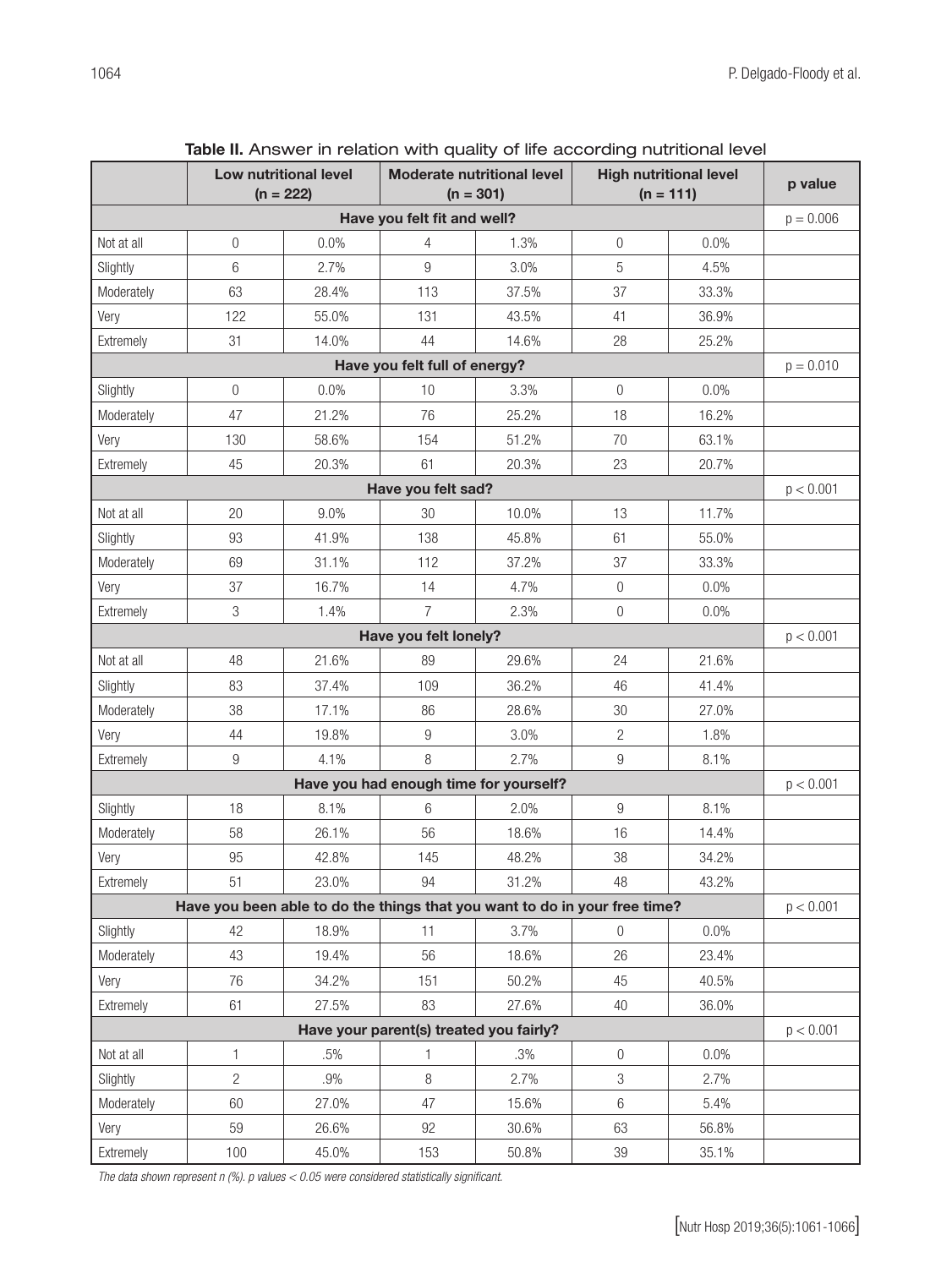| between anthropometrics parameters<br>and food habits and quality of life |                                   |             |                        |             |  |  |
|---------------------------------------------------------------------------|-----------------------------------|-------------|------------------------|-------------|--|--|
|                                                                           | <b>Children's foods</b><br>habits |             | <b>Quality of life</b> |             |  |  |
| <b>BMI</b>                                                                | $-0.29$                           | (p < 0.001) | $-0.33$                | (p < 0.001) |  |  |
| <b>WC</b>                                                                 | $-0.16$                           | (p < 0.001) | $-0.20$                | (p < 0.001) |  |  |

# Table III. Linear correlation adjusts by sex between anthropometrics parameters

| The data shown represent r (p values). $p < 0.05$ were considered statistically |
|---------------------------------------------------------------------------------|
| significant. BMI: body max index; WC: waist circumference; WtHR: waist-to-      |
| height ratio; BF: body fat.                                                     |

 $\frac{1}{1000}$  foods habits  $\left| \begin{array}{ccc} 0.48 & \rho = 0.002 \end{array} \right|$ 

WtHR  $|_{-0.19}$   $|_{(p < 0.001)}$   $-0.19$   $(p < 0.001)$ BF  $|_{-0.08}$   $|_{p = 0.044}$   $-0.03$   $|_{p = 0.398}$ 

Children's

Likewise, a study that evaluated the adherence to the Mediterranean diet with HRQoL in Portuguese adolescents reported that the adherence was positively associated with HRQoL (21). Moreover, a recent study carried out in Spanish children and adolescents concluded that adherence to the Mediterranean diet was found to behave as a protective factor for positive well-being in a cross-sectional analysis (22). A recent systematic review and meta-analysis reported that unhealthy dietary behaviour or lower diet quality was associated with decreased HRQoL among children and adolescents (23).

On the other hand, schoolchildren with high nutritional levels presented better anthropometric parameters. A previous study has reported that regular breakfast consumption is significantly associated with lower body fatness and healthier dietary habits (24). In the same line, a study carried out in Chilean schoolchildren reported that adherence to the Mediterranean diet was positively associated with a healthier lifestyle, mental wellness and physical fitness (8). Another study that examined the association between breakfast consumption and cardiovascular risk factors in European adolescents showed that adolescents who regularly consumed breakfast had lower body fat content, higher cardiorespiratory fitness and a healthier cardiovascular profile (25). Similarly, a study that evaluated the associations between habitual school day breakfast consumption, BMI, physical activity and cardiorespiratory fitness in children reported that habitual breakfast consumption was associated with healthy BMI and higher PA levels in schoolchildren (26).

In our sample, the multivariable logistic regression reported a negative association between BMI and HRQoL. In this line, n study that evaluated the relationships between HRQoL and BMI in children reported that physical, social and school functioning was significantly lower for obese children when compared with normal weight children (27). Likewise, a study showed that HRQoL was inversely related to the extent of obesity measured as either BMI or BF in children (28). Moreover, another investigation reported

| sex, anthropometrics parameters and<br>children's food habits |         |          |         |             |  |  |
|---------------------------------------------------------------|---------|----------|---------|-------------|--|--|
|                                                               |         | (95% CI) | p value |             |  |  |
| (Constant)                                                    | 42.047  | 38.90.   | 45.186  | p < 0.000   |  |  |
| Sex                                                           | 0.187   | $-0.55.$ | .929    | $p = 0.621$ |  |  |
| <b>BMI</b>                                                    | $-0.41$ | $-0.34$  | $-.083$ | p < 0.001   |  |  |

| Table IV. Association of quality of life with |
|-----------------------------------------------|
| sex, anthropometrics parameters and           |
| children's food habits                        |

| WtHR                                                                                                                                                                                                 | $-0.81$ | $-12.497$ . | 10.871 | $p = 0.891$ |  |  |
|------------------------------------------------------------------------------------------------------------------------------------------------------------------------------------------------------|---------|-------------|--------|-------------|--|--|
| ВF                                                                                                                                                                                                   | 0.04    | $-.013,$    | .096   | $p = 0.134$ |  |  |
| Children's<br>food habits                                                                                                                                                                            | 0.78    | $-0.08$     | 0.24   | p < 0.001   |  |  |
| The data shown represent B, 95% CI and p value. $p < 0.05$ were considered<br>statistically significant. BMI: body max index; WC: waist circumference; WtHR:<br>waist-to-height ratio; BF: body fat. |         |             |        |             |  |  |

WC  $-0.02$   $-.097$ ,  $.056$   $p = 0.601$ 

that the BMI was inversely correlated to adolescent self-reported HRQoL compared with normal weight adolescents (29). However, an investigation in elementary school girls reported no significant association between HRQoL and being overweight (30). In this line, BMI was not found to be a strong explanatory factor for variations in HRQoL in a Norwegian school sample; however, BMI was negatively associated with the HRQoL subscales of self-perception and physical well-being (31). A study examining HRQoL across weight categories in adolescents using both a general and a condition-specific measure reported that differences in HRQoL across weight categories differed based on the measure utilized. Clinicians should use caution when interpreting and comparing HRQoL findings (32). Childhood obesity can profoundly affect children's physical, social, and emotional well-being as well as self-esteem. It is also associated with a lower quality of life experienced by the child (33).

#### **LIMITATIONS**

The main limitation of this study is its cross-sectional design. As a result, causal relationships cannot be established. Despite this limitation, it is noteworthy that the information available regarding the association between HRQoL and children's food habits is important, especially for professionals in the Nutrition Sciences. So, the current study provides some insights into this field.

#### **CONCLUSION**

In conclusion, children's food habits (i.e., Mediterranean diet adherence) and BMI were associated with HRQoL in Chilean schoolchildren; therefore, it is important to consider these results and develop different strategies in schoolchildren to improve their nutritional levels, as HRQoL represents a measure of happiness or satisfaction with life.